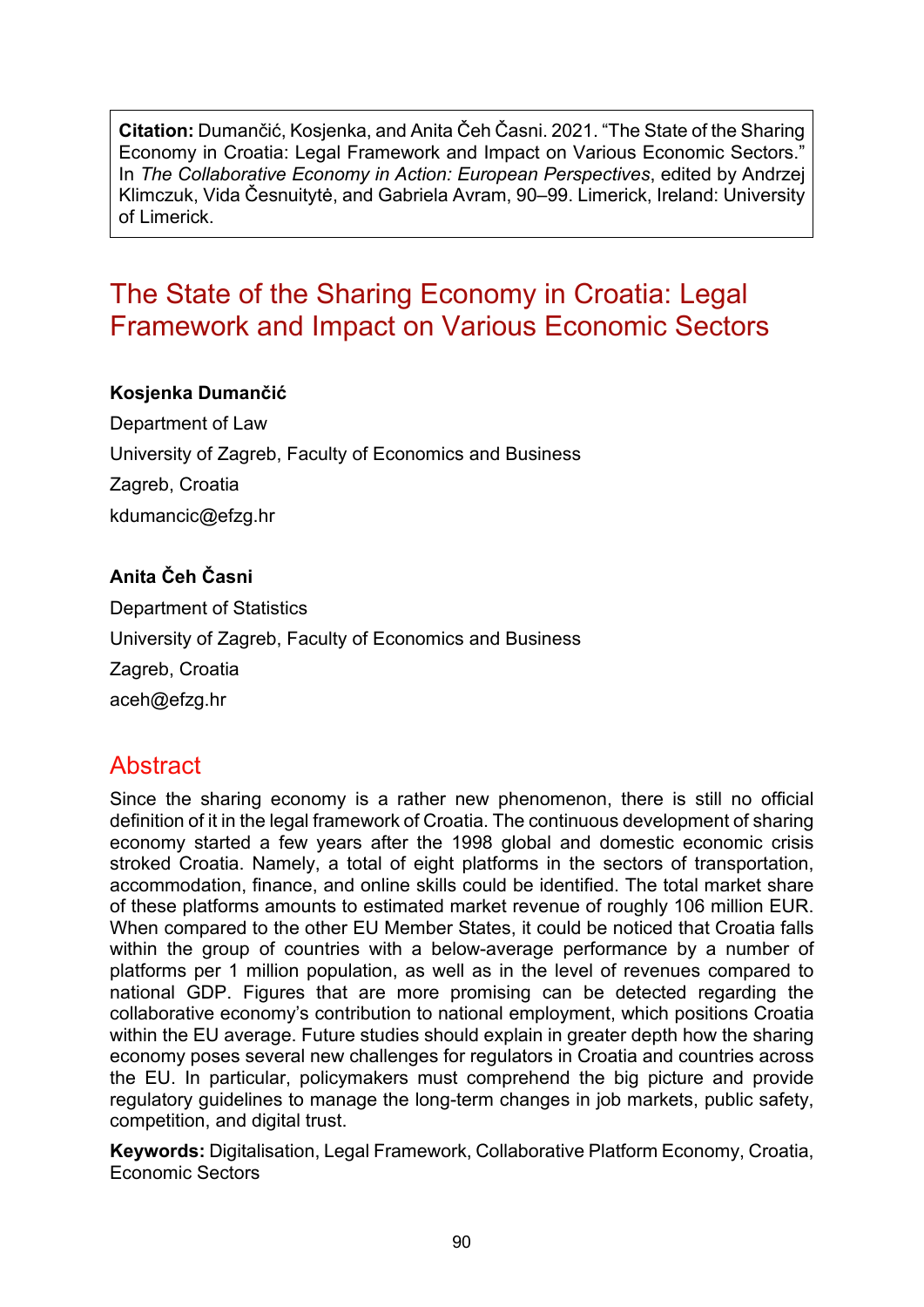## Introduction

The sharing economy scene started its continuous development a few years after the global and domestic economic crisis hit Croatia. Airbnb came (to Europe and Croatia) in 2011, BlaBlaCar and Uber entered the Croatian market in 2015, Click and Boat in 2016, UberBOAT in 2017, Turo in 2018, etc. On the other hand, the first domestic companies started their operations a bit later. Croinvest.eu (crowdfunding platform) was launched in 2014, Locodels (courier delivery service) in 2015, SpinCity (carsharing/rent-a-car) in 2016, etc. Most industries of the significant sharing economy in Croatia are accommodation, transportation, and finance.

Moreover, according to the European Commission final report (from February 23, 2018) of the Study to Monitor the Economic Development of the Collaborative Economy at sector level in the 28 European Union Member States, a total of eight platforms in the sectors of transportation, accommodation, finance, and online skills could be identified in Croatia. The total market share of these platforms amounts to estimated market revenue of roughly 106 million EUR. When compared to the other EU Member States, it could be noticed that Croatia falls within the group of countries with a below-average performance by a number of platforms per 1 million population (1.20), as well as in the level of revenues compared to national GDP (0.1%). Figures that are more promising can be noticed regarding the collaborative economy's contribution to national employment, which is at 0.19% and thereby falls within the EU average.

## **Definition**

The sharing and collaborative economy is a rather new phenomenon in Croatia (we will use both "sharing economy" and "collaborative economy" as synonyms in this report); therefore, there is still no official definition of it in the legal framework of Croatia. Namely, the definition that is usually used is the official European Commission definition, or more precisely: "…business models where activities are facilitated by collaborative platforms that create an open marketplace for the temporary usage of goods or services often provided by private individuals. Collaborative economy transactions generally do not involve a change of ownership and can be carried out for-profit or not-for-profit." Furthermore, the term "collaborative" (translated in Croatian) is rarely used; this (socio)economic system is usually labelled as "sharing economy." As an illustration, Google Web Search offers only a couple of results on "collaborative economy" (translated in Croatian) and most of them are either translated official documents prepared by EU (European Commission) or news (in the Croatian language) reporting about EU recommendations regarding the collaborative economy in Europe.

The national sharing economy is often described (within public and professional discourse) as a system that accommodates a wide range of business practices, including practices that usually do not fall under the sharing but rental and/or ondemand economy. For example, a newly founded Croatian car-sharing company has all characteristics of a traditional rent-a-car company apart from the fact its customers cannot rent cars offline and can rent cars per minute instead of per day.

Besides these fundamentally "non-sharing" organizations within the national sharing economy, another issue lies in "non-sharing" parts of organizations or platforms that usually are considered as "true" elements of the global sharing economy. For example,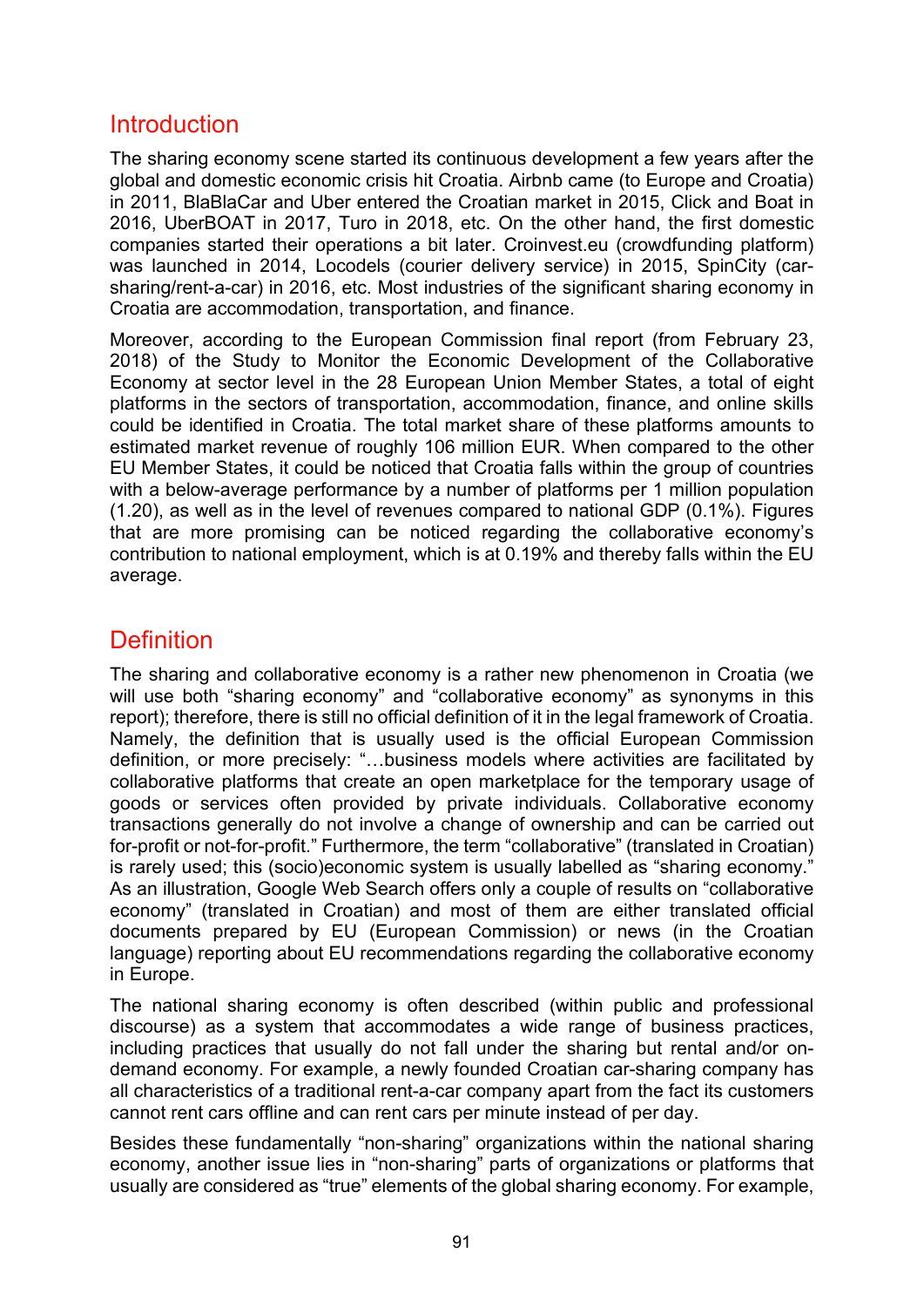as a part of the Airbnb organization in Croatia, there are traditional accommodation providers who use the Airbnb platform solely to get more customers.

## Key Questions

The key questions worth asking that might reveal to which extent is Croatia approaching (or hoping to approach) the collaborative economy are the following:

- Is the collaborative economy, including platforms activity, positively or negatively contributing to the labour market and total Croatian economy?
- Is a legal framework for P2P networks (e.g., distributed ledger technologies) necessary?
- How should Croatian consumers be protected in the collaborative economy epoch?

Since according to De Groen and Maselli (2016), digitalisation has broad implications for many workers, and in the past couple of decades, it has primarily changed the way people work, with online communications and information-sharing as well as a mechanical support for information processing. Additionally, the way in which work is allocated has remained the same as before digitalisation. Therefore, human interaction still plays an important role in distributing work, and most people still work inside organizations. That is the case in Croatia as well.

In a situation where there is a P2P relationship, there is no competence of the national consumer protection authorities since, according to the EU law, a consumer is a weaker part in B2C relationships, which in the P2P relationship does not exist. In potential disputes, the civil law rules apply in the P2P situation, and the case in that situation must be brought before civil courts of the Member States. Usually, civil claims are rare due to the high costs and length of civil proceedings compared to the low average value of C2C contracts on online platforms. The enforcement of C2C legislation is also hindered by the scarce collaboration between online P2P platforms and competent authorities ("Exploratory study of consumer issues in online peer-topeer platform markets, Final Report 2017").

Some authors ("Exploratory study of consumer issues in online peer-to-peer platform markets, Final Report 2017") suggest the division between "commercial" peers and "private" peers. Some of the largest platforms allow commercial peer providers to operate alongside private peers without distinguishing between them—while others do require them to indicate the commercial or professional nature of their activity. In this case, the application of the consumer protection rules is possible.

The Legal Analysis also found that most platforms set minimal identification requirements for registration and access (e.g., name and email address) and usually do not adopt adequate measures to verify users' identity. In Croatia, there is no established mechanism for the control of the authenticity of the comments. It can proceed only on the basis of the private offence.

### **Examples**

In Croatia, the transport sector has the most platforms. More precisely, BlaBlaCar and Uber can be categorised as a P2P transaction model, while Spin City is a transport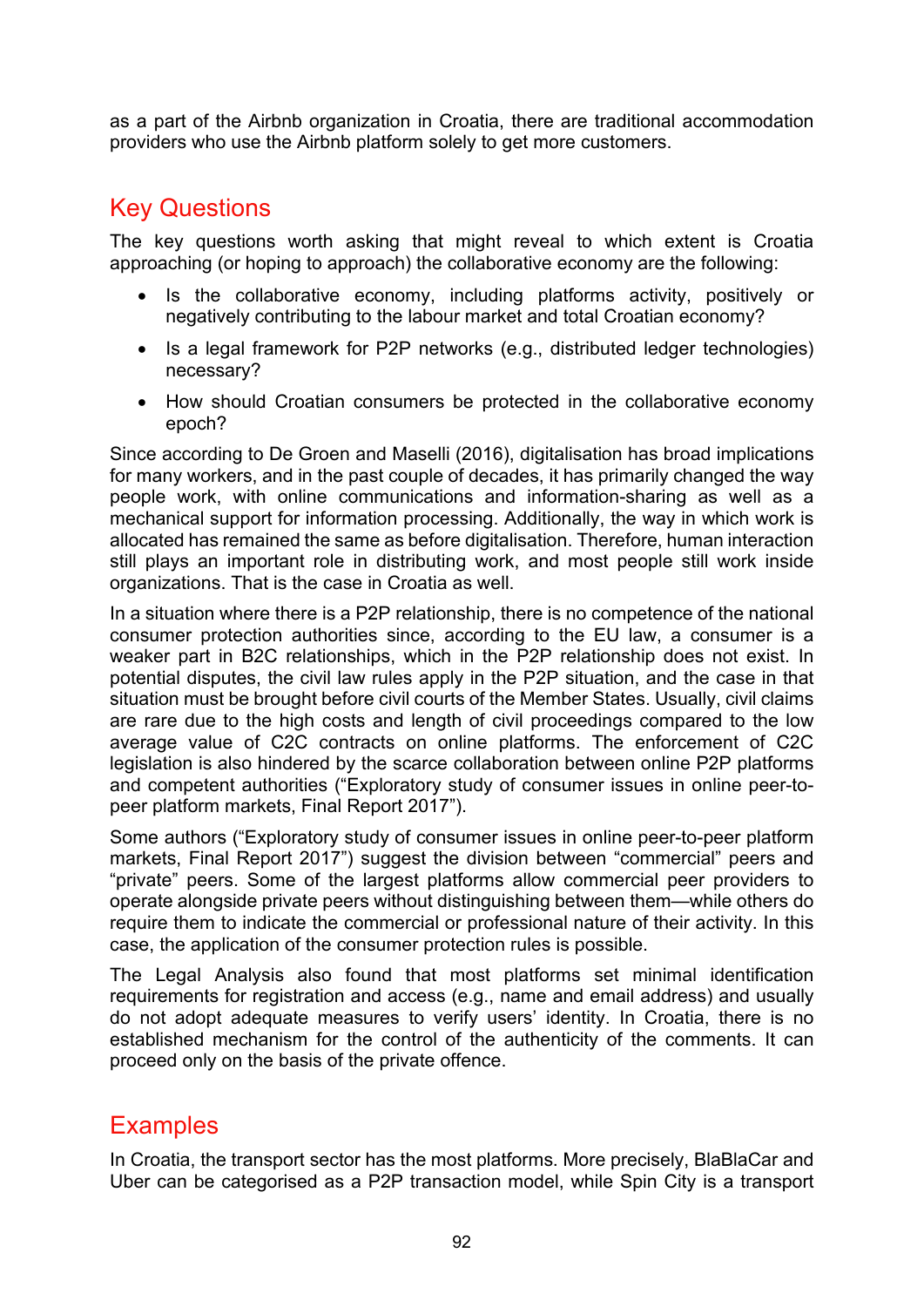platform that is characterised by a B2B structure. Also, some more differences can be perceived according to their geographic origin. Namely, while BlaBlaCar and Uber are internationally operating platforms, which entered Croatia in recent years, Spin City is a domestically originated and operating platform. The transport sector in Croatia is the most popular platform of the collaborative economy that provides the most jobs (according to the European Commission study, that sector supplies 1528 jobs). Even so, in this sector total estimated revenue in 2016 was (only) 19.8 million EUR. Moreover, in these figures, Uber has clearly the most impact on employment. According to data from a 2016 study on Uber, for 35% of drivers in Croatia, Uber is the only source of income, and for 64% of surveyed drivers, Uber provides an additional source of income.

In comparison with the tourist season in 2017, Uber reported 50% business growth for the same period in 2018 (Tremac 2019). While at the beginning of 2018, the company reported having more than 3000 drivers (service providers), a year later, the reported number was around 4000 (Uber 2018; Tremac 2019). Apart from providing a fruitful business ground for Uber road services, Croatia was the first country/market worldwide where UberBOAT (sea transportation) was made available and still is the only market where the service is available throughout the entire year (Tremac 2019). Among the car-sharing platforms, while, for example, Drivy and Getaround are not at all available in Croatia—Turo is available, but in a different form in comparison with the original. Namely, since the regulatory framework cannot accommodate the activity of renting cars among peers (e.g., car insurance obstacles), the only way to share your car through the platform is to open/use a company and make it the rent-a-car (Luzar 2018).

Airbnb exclusively shaped Croatia's collaborative accommodation sector, and this platform provides 1900 jobs and relies on a P2P transaction model. When considering the accommodation sector, the total revenue in 2016 was nearly 85 million EUR, making it the most important collaborative economy sector. These figures probably have to do with the fact Croatia is one of Europe's preferred travel destinations. Also, many Croats live out of tourism, so this P2P transaction model is one more way of earning extra income. Skehan, an Airbnb PR, reported in 2017 that the number of Airbnb guests (who visited Croatia) got increased by 59% over the last year (Crnjak 2017). Furthermore, again based on their own data and calculations, in late 2017, the company predicted a 175% increase in bookings for Zagreb in 2018, which placed the national capital, in this category, among the top twenty cities worldwide (Airbnb 2017).

When considering finance platforms, three of them are present in Croatia, and they altogether produced a turnover of more than 1.4 million EUR in 2016. Even though the finance sector has a pronounced perspective in Croatia, accommodation and tourism sector platforms play still a bigger role.

The national crowdfunding scene, which includes both international (e.g., Kickstarter and Indiegogo) and domestic platforms (e.g., Croinvest.eu), was very successful in doing business in the year 2015. Namely, 36.5% of the projects initiated were successfully completed, the projects were backed by 7673 supporters in total (the most represented platform was Indiegogo), and the average amount of money raised per project or campaign was 10 000 USD (Hafner 2016). Two years later, in 2017, the scene attracted more supporters (13531), but the share of successfully completed projects was roughly the same (33.3%) (Hafner 2018). Finally, in the field of crowdfunding, the Crowdfunding Academy—one of the first comprehensive training programs established in Southeast Europe is worth mentioning.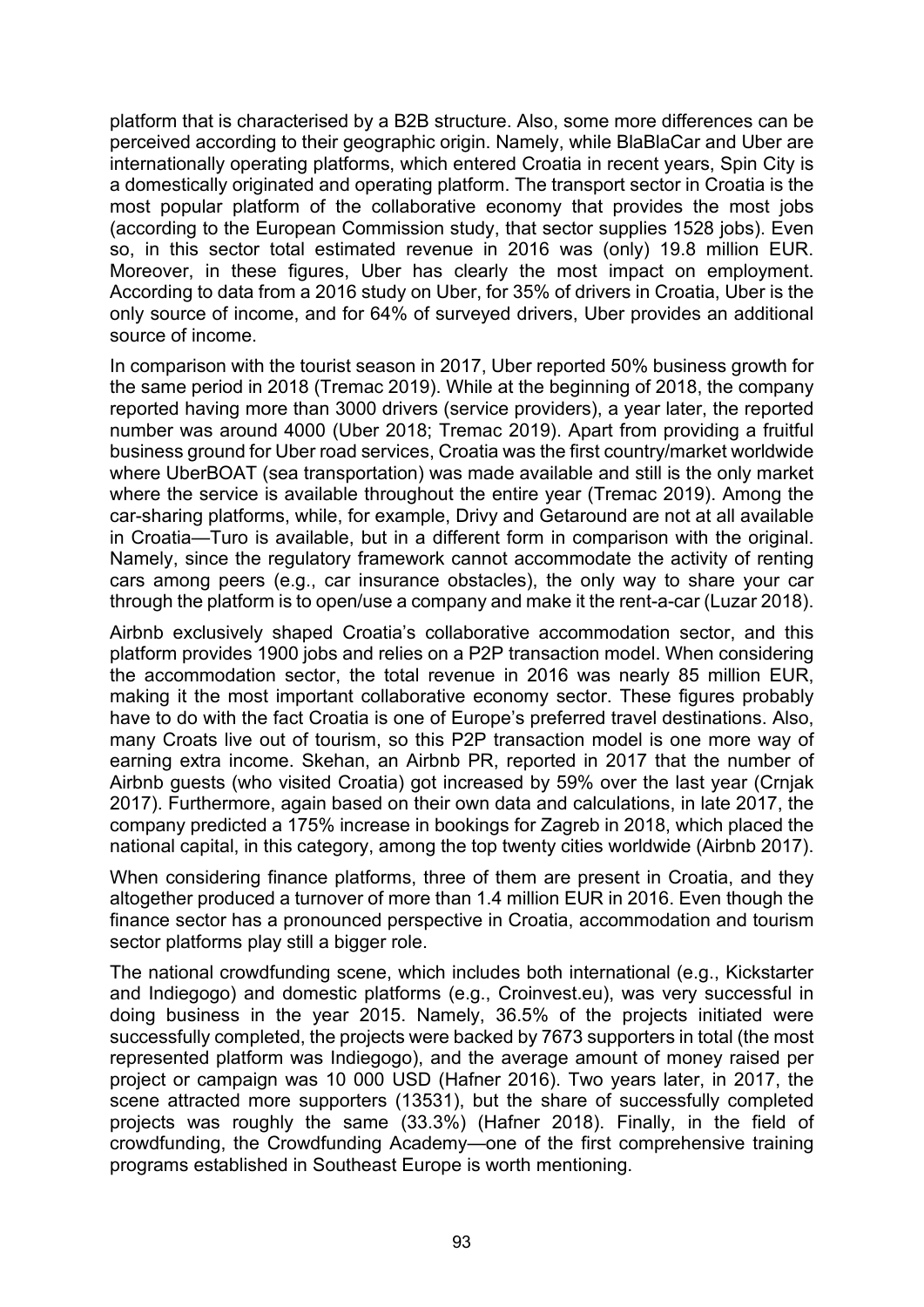Within the inclusive definition or approach, there are two types of models in Croatia: for-profit sharing and non-profit sharing. Namely, in the for-profit sharing category, there are a) Cars (e.g., BlaBlaCar, Uber, and SpinCity); b) Travel arrangements (Ajmoskupa.hr); c) Living spaces (Airbnb); d) Boats (UberBoat, Click Boat); e) Different kinds of services and goods (Njuškalo), and f) Working spaces (about fifteen organizations provide co-working spaces). On the contrary, in the non-profit sharing category, there are a) Living spaces (e.g., Couchsurfing and HomeExchange) and b) Travel arrangements (Ajmoskupa.hr).

## **Context**

There are different relationships between the actors participating in the sharing economy. Law does not regulate most of them. Since there are a platform that enables the communication and (business) operations between the actors, the still "traditional" legal framework applies concerning these relationships as relationships between services of goods provider-platform-consumer. The legal questions that arise are consumer protection, labour law, data protection, obligation law, competition law, taxation, and others. In Croatia, there is no special legislation that applies to platforms or sharing economy in general.

Generally speaking, there is no specific definition of the collaborative economy in the Croatian legal framework. There is a sector approach driven by the provision of services in different sectors provided by the platforms.

In 2018, after the decision of the European Court of Justice in Cases C-434/15 Asociación Profesional Elite Taxi v Uber Systems Spain ECLI:EU:C:2017:981, C-526/15 Uber Belgium BVA v Taxi Radio Bruxellois NV and others, Croatian Parliament enacted amendments to the Law on road transport (Official Gazzette, (Narodne novine) No.41/2018). These amendments introduced the possibility to provide taxi services ordering it by the digital platform. The auto-taxi transport, according to the Law, is "an activity of public passenger transport carried out by an M1 passenger car, if one passenger or a related group of passengers embarks at one or more places and disembarks at only one other place, and such transportation is performed on the basis of one order and with one payment of the total fee for the transport performed determined by a taximeter or an electronic application from which the maximum price and the planned route of travel are known to the passenger in advance, in which case the transport order is realised by a call, an electronic application or directly at the driver and which has no features of other forms transportation of passengers." There is also a definition of the rent-a-car with a driver. The Uber drivers are regarded as taxi drivers, and they have to be aligned with regulation that regulates taxi services.

The platforms develop a parallel labour market that is flexible and individual, where employment is not governed by any form of contractual employment relationship. The SE is based on the mediation of the digital platform between the provider and the recipient, with no employment contract between the provider and the platform or the provider and the recipient. In addition, other rights exist in the standard employment relationships where national labour legislation applies (right to pay, fixed hours, prescribed workplace, and work environment, right to training, access to trade unions or collective action, health and social security, annual leave etc.) (Vara Arribas, G., Steible, B., Bondt, A.: Cost of non-Europe in the sharing economy: legal aspects, European Institute of Public Administration (EIPA-Barcelona) 2016,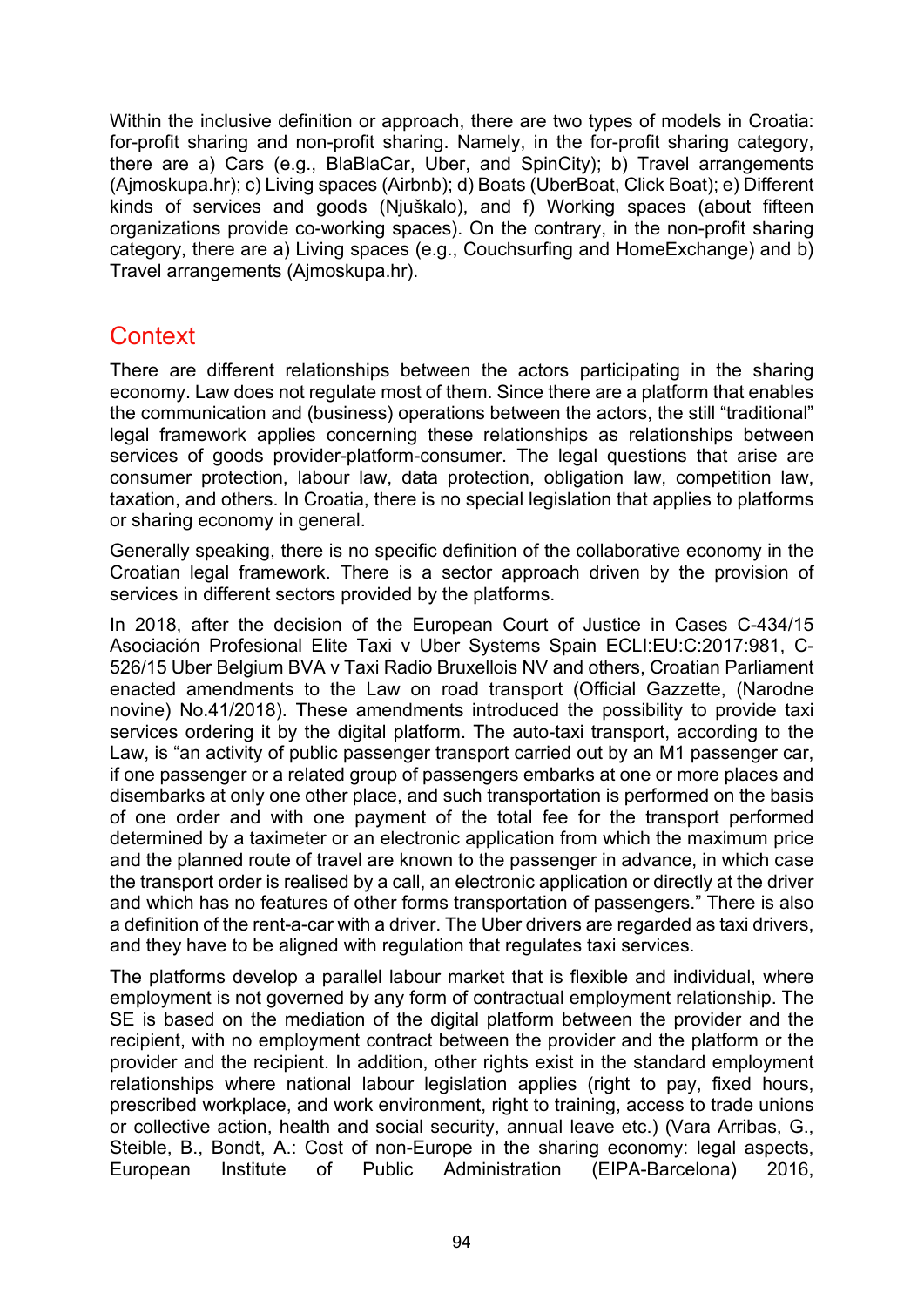www.researchgate.net/publication/312086162 Cost\_of\_non-

Europe in the sharing economy legal aspects). The worker, or the provider, is actually a self-employed person who must take care of their work and social status independently, and pay unemployment, retirement benefits, and manage their health and safety protection. In Croatia, there is no specific legislation regarding the labour law regulating the collaborative economy. Regarding, for example, Uber drivers should be registered as taxi drivers. Usually, they rent cars and use them for driving, and they pay a fee to the car owners. They are registered as small companies or as traders and craftsmen (according to the Companies Act or according to the Law on Crafts). Actually, they are self-employed, or they are acting as workers for small companies.

General consumer law provisions apply to B2C relationships (e.g., platform-consumer or professional-consumer). On other obligations, General Law on obligations applies (Official Gazzete 35/2005, 41/2008, 78/2015, 29/2018).

General legislation on the provision of services in tourism and hospitality services applies. Last amendments were introduced into the legislation due to the need to implement EU legislation (Law on the provision of services in tourism Official Gazzette NN 130/17, 25/19). On the provision of Airbnb services Hospitality Industry Activities Act applies (Official Gazzette 85/2015, 121/2016, 99/2018, 25/2019). According to the law, Airbnb hosts are considered as private renters and taxation regulation, and another regulation on private renters applies. Airbnb hosts can be restarted as private persons or as companies.

At the moment, in Croatia, there are no parliamentary debates or off parliamentary initiatives to draft new laws to better address collaborative economy scenarios. Regarding the court decisions, there were cases at the Commercial Court in Zagreb before the new legislation on road transport was introduced, but all lawsuits were withdrawn after the Law on road transport was introduced.

As far as legislation and technological tools are concerned, the actors rely on themselves; there is no additional support for organizations of collaborative economy (apart from the official state support for all entrepreneurs, regardless of their business model). Websites and apps seem to be the major source of technology used.

### **Developments**

Croats are, in general, in favour of collaborative economy platforms. A Eurobarometer survey from March 2016 indicates that more than 70% of the respondents have heard of one or more of the concerned platforms, with about 24% of the respondents have also used such platforms. Similar to most national markets, the popularity of these platforms is mostly grounded in their competitive pricing. Yet, obstacles remain, as some 30% of the respondents expressed a lack of trust in online transactions. Furthermore, it is evident that entrepreneurs repeatedly find it difficult to source venture or start-up capital, as the number of early-stage investors is highly limited.

The EU study conducted in 2018 reported that 27% of the respondents used some of the sharing/collaborative economy services. While the main reported advantages of using collaborative platforms remained unchanged in comparison with 2016, the most represented disadvantage in 2018 was not trust-related but "none, there are no significant issues." It seems important to emphasise that this "none, there are no significant issues" the answer was spontaneously given, i.e., it was not offered to the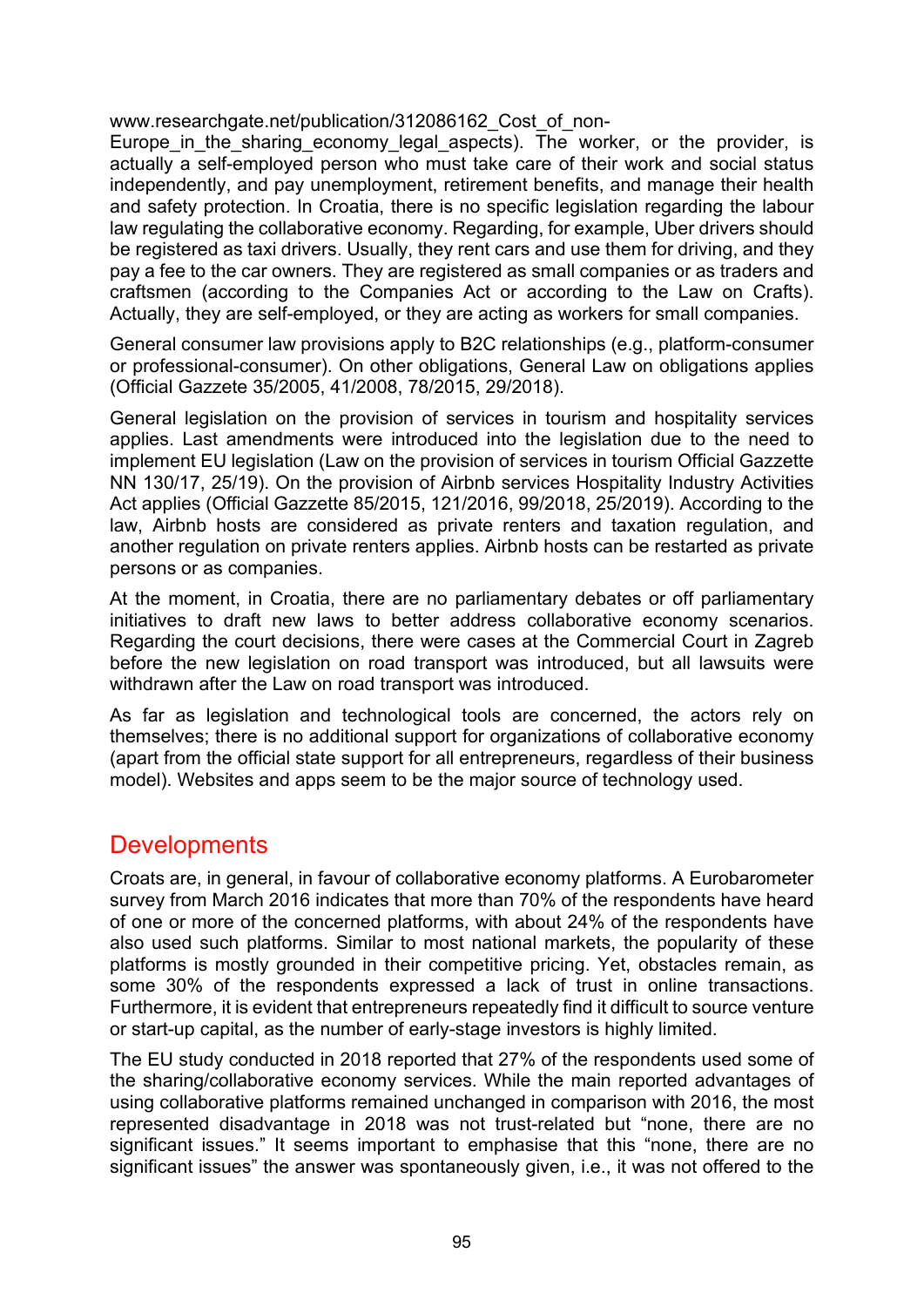respondents through the predetermined list of options (as was the case with all other presented questionnaire items). Moreover, 88% of the SE users in 2018 would recommend using collaborative platforms to others (European Commission 2018).

The economic development of the accommodation sector of the collaborative economy, measured by the share of collaborative economy revenues in holiday and short-stay accommodation sector of GDP, puts Croatia among the countries with the highest shares of collaborative revenues to sectoral GDP in the tourist accommodation next to Finland, Bulgaria, Cyprus, the Czech Republic, and Hungary. All other countries had a share that was below the EU average of 0.5%.

The finance sector is quite well regulated, and these regulations also apply to the collaborative finance platforms, which have to meet all requirements set for financial institutions. While there have been many discussions about the legitimacy of the transport and accommodation sectors in the collaborative economy, discussions regarding the finance sector have been quite modest. This is believed to be because of the well-established regulatory framework—about 47% of platforms find the regulatory framework adequate and appropriate. However, Croatia is among countries that were below EU average in terms of collaborative economy business developments next to Lithuania, Romania, Malta, Slovenia, and Hungary. The underlying reasons why collaborative economy business models had not been adopted in the finance sector in these countries are likely to vary a lot.

### **Issues**

The general public does not differentiate sharing economy from the collaborative economy and other "alternative" economies, so all different terms are used in the same meaning. In Croatia, there are now many private initiatives regarding the sharing economy (Gredica, private gardens, www.gredica.hr; Island hopping, available https://hr-[hr.facebook.com/groups/341491362697255/](https://hr-hr.facebook.com/groups/341491362697255/)).

The public debate started with the occurrence of the "profit" platforms and with the beginning of Uber and Airbnb. The mentality of sharing is still very poor compared to the other EU countries*.*

## Other Major Players

The key stakeholders are individuals/organizations which either start and run their own business ventures (e.g., SpinCity, Njuškalo) or serve as Croatian branches of foreign/international companies (e.g., Uber, HomeExchange).

In general, Croats use all the above-mentioned services quite often; both non-profit and for-profit sharing economy ventures have been particularly welcomed in bigger cities and other tourist areas. In most cases, safety-related issues regarding the usage of often unregulated transportation and/or accommodation services do not represent a major concern. However, a widespread debate about unfair market competition created by collaborative economy organizations is currently on the scene. The state has started to look for a solution that would benefit the Croatian economy as a whole (see the Uber case study below).

The estimation made by Pesole et al. (2018) revealed that platform workers in Croatia (people who have ever done a single job via an online platform) make 8.1% of the total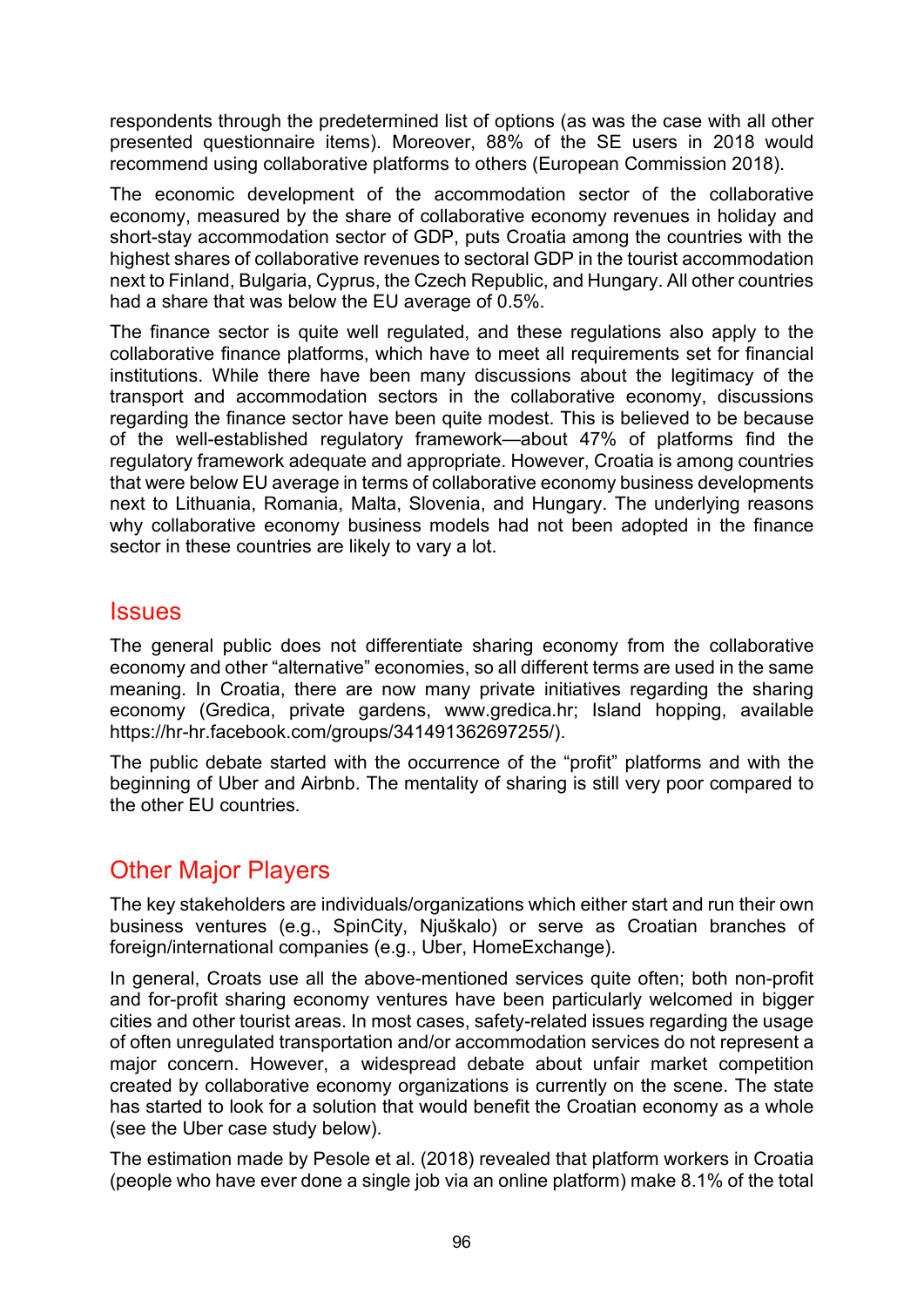workforce. The European Union (2018) analysis revealed similar results. In 2018, 7% of the respondents offered their services via collaborative platforms. Furthermore, according to Pesole et al. (2018: 5), 64.3% of platform workers (of all types) were active once per month or more, while 63.9% invested in it ten or more hours per week. This type of work provided at least 25% of income for 36.6% of them (which makes it significant, but not the main job) and at least 50% of income for 12.8% of platform workers (which makes it very significant or even a main job).

According to the study on exclusively P2P sharing economy, i.e., on business transactions between individuals facilitated by online platforms (Eurostat 2019), 7% of the respondents in 2017 and 12% in 2018 used an online platform to arrange accommodation from another individual while 4% of them in 2017 and 8% in 2108 used dedicated online platforms to do the same. Overall growth in popularity was also reported in the transport/mobility industry. Namely, 6% of the respondents in 2017 and 12% in 2018 used an online platform to arrange a transport service from another individual, while 5% of them in 2017 and 12% in 2018 opted for online platforms dedicated to it.

## Future Directions of Research

Most sharing businesses in Croatia are still maturing. A comprehensive understanding of the sharing economy, its size and impact are still lacking. Future studies should explain in greater depth how the sharing economy poses several new challenges for regulators in Croatia and countries across the EU. In particular, policymakers must comprehend the big picture and provide regulatory guidelines to manage the long-term changes in job markets, public safety, competition, and digital trust. It is noteworthy to understand that regulating the sharing economy is essential to encourage competition for innovations, lower costs, and better-quality products and services.

Regulatory challenges are numerous; according to Yaraghi and Ravi (2017), they are presented as privacy and data ownership questions, price discrimination, security concerns. Regarding the regulation and the requests for new regulation for the collaborative economy, the question of self-regulation has been raised as the possible best way to regulate P2P relations (Cohen and Sundararajan 2015). Besides selfregulation, there is a need for public intervention in certain areas with the aim to protect the public interest and other protected values.

Since Croatia is part of the EU, intervention at the level of the EU is awaited. On the other hand, there is a possibility to regulate a certain topic at the national or/and local level as it was in the area of taxi transportation after the ECJ judgement in the Uber case.

The market definition in the collaborative economy raises as one of the potential topics of relevance. Is the "platform market" part of the market, or these are two or more markets (Koolhoven et al. 2016)?

According to the EU law, at the moment of writing this text, a key issue is the definition of the "information society service" according to the EU Directive and concrete service. Moreover, the Directive 2006/123/EC should be analysed from the perspective of the freedom to provide services in EU law as well as analysis of the Unfair Commercial Practice Directive and Consumers Rights Directive. The analysis should also comprise the ECJ case law decisions.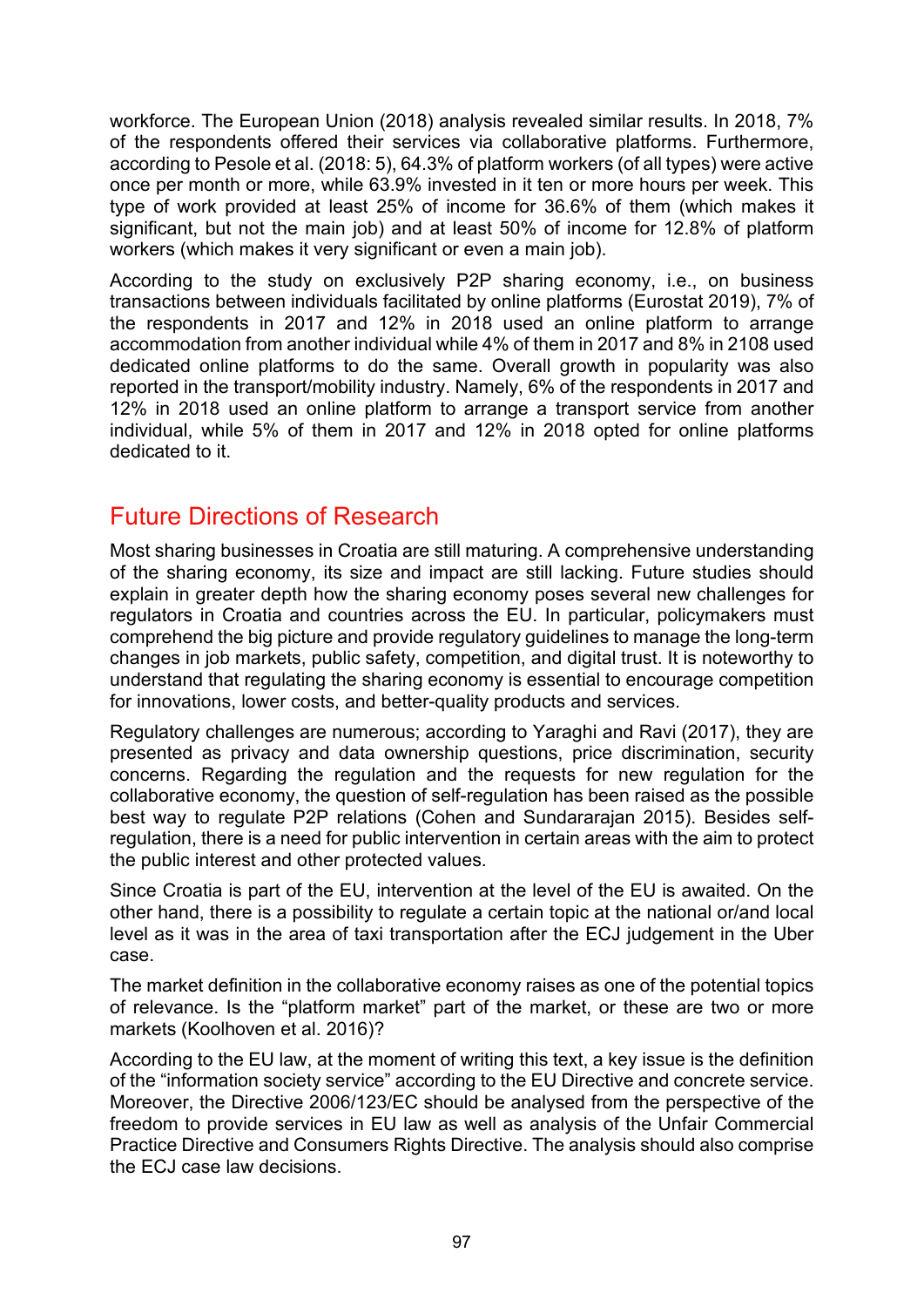It is to be expected that the Croatian regulation will follow the guidelines of the EU once than they are established.

## **Summary**

In this chapter, the state of the sharing economy in Croatia is analysed. In Croatia, we can distinguish platforms that are based on a non-profit basis from those that promote profit-based collaborative economics. Non-profit organizations function through advertising and networking, mostly through Facebook, while those for-profit are based on platforms developed solely for their needs, in the same way as they function globally. In Croatia, there is no official data about the impact or revenues of the collaborative economy and comparison with the other "traditional" or non-digital service provisions.

## References

- Airbnb (2017). *The U.S. Midwest, Ryokans and Brazilian Beaches: Airbnb's 2018 Travel Trends*. [https://press.airbnb.com/the](https://press.airbnb.com/the-u-s-midwest-ryokans-and-brazilian-beaches-airbnbs-2018-travel-trends/)-u-s-midwest-ryokans-and-brazilianbeaches-airbnbs[-2018-travel-trends/.](https://press.airbnb.com/the-u-s-midwest-ryokans-and-brazilian-beaches-airbnbs-2018-travel-trends/) Accessed: 1 May 2020.
- Cohen, M., Sundararajan, A. (2015). Self-Regulation and Innovation in the P2P Sharing Economy. *University of Chicago Law Review Online*. 82(1). [https://chicagounbound.uchicago.edu/uclrev\\_online/vol82/iss1/8](https://chicagounbound.uchicago.edu/uclrev_online/vol82/iss1/8). Accessed: 1 April 2020.
- Crnjak, M. (2017). *Međunarodna platforma za najam smještaja osvojila Jadran* (*International platform for short-term rent conquered Adriatic*). [www.poslovni.hr/hrvatska/rast-prometa-](http://www.poslovni.hr/hrvatska/rast-prometa-airbnba-u-hrvatskoj-visi-od-100-330700)airbnba-u-hrvatskoj-visi-od-100-330700.
- De Groen, W.P., Ilaria Maselli, I. (2016) *The Impact of the Collaborative Economy on the Labour Market*, CEPS Special Report.
- Dumančić, K. (2017). *Collaborative Economy: Challenge for Regulators. Collection of essays from the 22nd International Scientific Conference on Economic and Social Development: "The Legal Challenges of Modern World."* Varazdin Development and Entrepreneurship Agency. Split. Croatia. [www.esd](http://www.esd-conference.com/upload/book_of_proceedings/esd_Book_of_Proceedings_Split_2017_doc_Online.pdf)conference.com/upload/book of proceedings/esd Book of Proceedings Split 2 017 doc Online.pdf.
- Dumančić, K., Križanić, J. (2017). Do we need a ride or where does the Uber case lead us? *Collection of essays from the international conference Trade Perspectives 2017*, Faculty of Economics and Business, Zagreb. [www.efzg.unizg.hr/UserDocsImages/TRG/trade%20perspectives2017/PROCEEDI](http://www.efzg.unizg.hr/UserDocsImages/TRG/trade%20perspectives2017/PROCEEDINGS%202017.pdf) [NGS%202017.pdf](http://www.efzg.unizg.hr/UserDocsImages/TRG/trade%20perspectives2017/PROCEEDINGS%202017.pdf). Accessed: 2 May 2020.

European Commission (2016). *Flash Eurobarometer 438. The Use of Collaborative*  **Platforms.** Brussels, Brussels, Brussels, Belgium. https://data.europa.eu/euodp/en/data/dataset/S2112\_438\_ENG.

European Commission (2017). *Exploratory study of consumer issues in online peerto-peer platform markets. Final Report*.